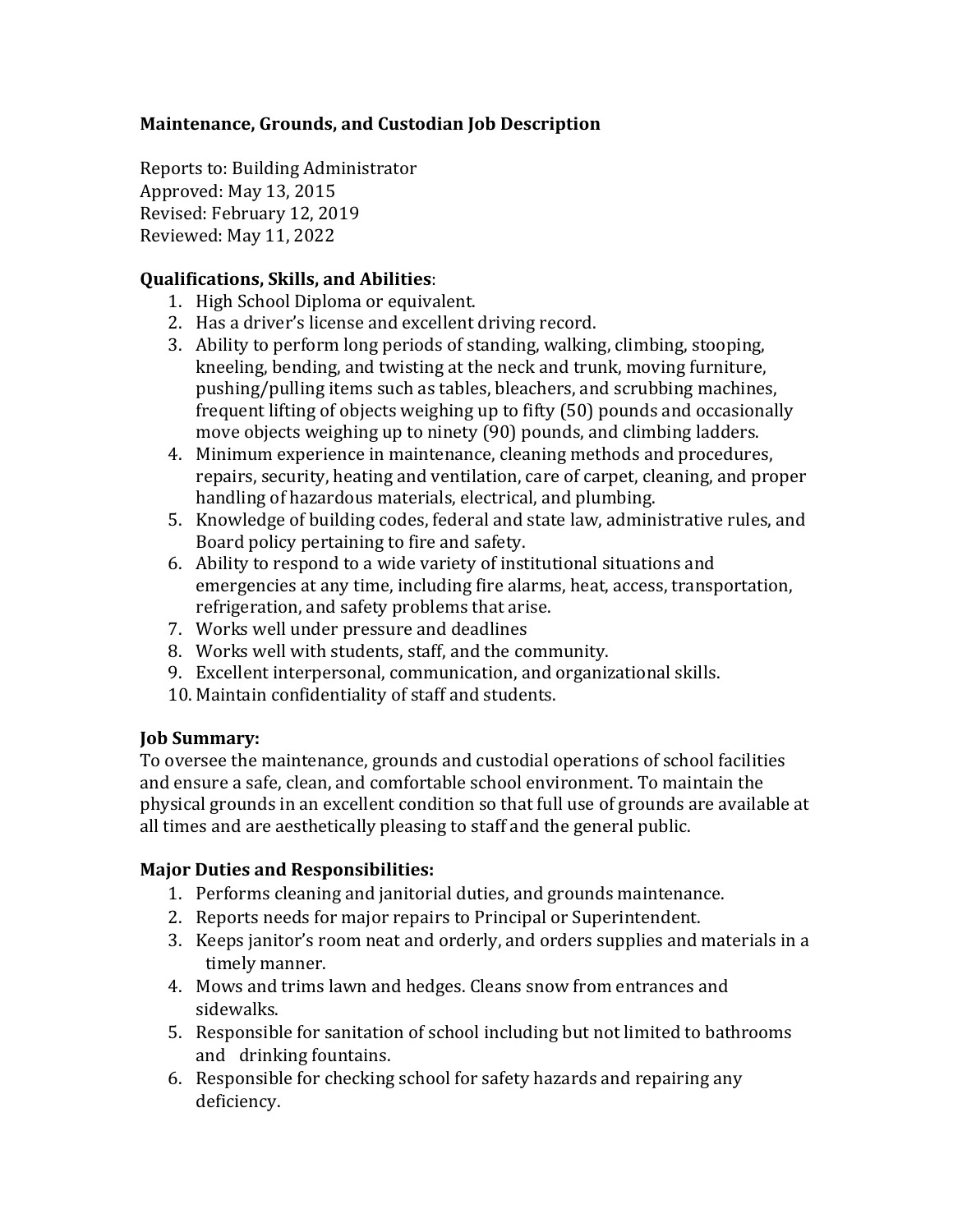- 7. Responsible for daily maintenance of heating system and schedules annual cleaning of boiler and chimney.
- 8. Responsible for annual cleaning of buses and bus facility prior to school starting in the Fall.
- 9. Uses all equipment in a safe and prudent manner.
- 10. Does minor repairs on equipment and furniture.
- 11. Uses cleaning equipment and products safely and effectively on a regular schedule. Assures that all products are labeled clearly and kept locked.
- 12. Makes monthly checks of all fire extinguishers in the school and the bus barn.
- 13. Be on-call and available for maintenance emergencies such as but not limited to floods, sewage back-ups, heating issues, etc.
- 14. Ensure that all federal and state law, administrative rules, and Board policy pertaining to plan maintenance and operation, fire, safety, and the environment are followed.
- 15. Assist in updating safety and security plans and procedures for drilling, managing and responding to school emergencies.
- 16. Act as the designated safety person for the district, and be responsible for all safety inspections for buildings according to local, state, and federal guidelines.
- 17. Conduct an ongoing program of general and preventative maintenance, upkeep, and repair, making minor repairs and arranging for specialist to attend to major repair needs.
- 18. Move furniture or equipment within the building as required for various activities and as needed.
- 19. Keep buildings and premises, including sidewalks, roof drains, driveways, and play areas neat and clean at all times.
- 20. Perform other duties as assigned.

### **Evaluation:**

Performance of this position will be evaluated annually by the Building Administrator in conformance with federal and state law, administrative rules, and Board policy.

### **Note:**

Classified employees are those non-certificated employees who are employed by the District or personnel hired in positions which do not require certification. With the exception of those classified employees who are hired for a stated specified time, all classified employees shall be regarded as "at-will" employees and may be dismissed at the will of either party and the employment relationship may be terminated at any time for any or no reason (so long as the same does not violate public policy or violate any other provision of law).

All certificated and non-certificated employees and other individuals are required to undergo a criminal history check and submit to fingerprinting. Any applicant convicted of any of the felony crimes enumerated in Section 33-1208, Idaho Code